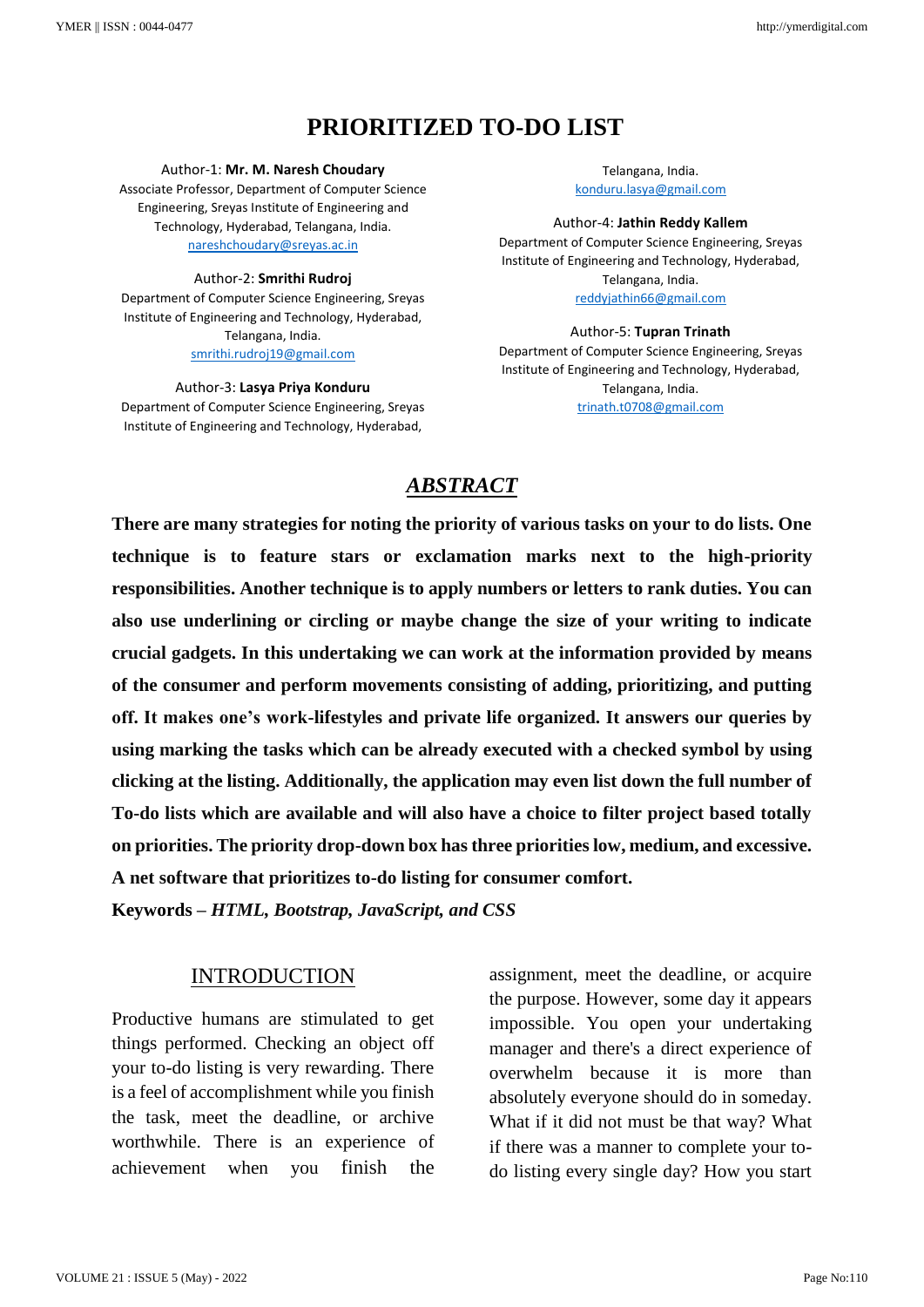has lots to do with how you end. If you start the day with clarity and recognition, then you could end the day feeling a success and efficient. You might assume, how does clarity and focus help me finish everything o my "by no means-ending" to-do listing. Productive human beings don't do the entirety, they do essential things. As the call propose to-do listing is the list of things the user should do. It can be something like submitting a challenge shopping for butter from the grocery, attending your assembly at the weekend. These to-do listing will now not allow you to neglect any. The goal of this assignment is to create a Prioritized to-do listing which lists everything that the consumer wants to do, with the maximum crucial tasks on the pinnacle of the list, and the least important obligations at the lowest. And through prioritizing responsibilities the person can understand what obligations need their instant attention and what you can depart until later.

In this assignment we will work on the facts provided through the consumer and carry out actions which include including, prioritizing, and eliminating. It makes one's paintings-existence and private life organized. It answers our queries by using marking the duties which are already completed with a checked symbol with the aid of clicking on the list. Additionally, the software may also list down the overall range of To-do lists which can be available and will also have an option to filter undertaking based on priorities. It includes the necessities and the implementation wherein an input from the person can input or kind the project details and a drop-down menu to choose the priority. The priority drop-down box has 3 priorities low, medium, and high. An internet application that prioritizes to-do listing for person

comfort. Concepts applied are html. Bootstrap, JavaScript, and CSS. Priorities are categorized as low, medium, and high. The shade adjustments consistent with the priority selected. It will filter out the responsibilities and prioritizes them. Web Application names priority-primarily based to-do listing. It includes UI in which user can create a brand-new to-do list and assign a concern. Additionally, it'll also list the entire variety of to be had lists. It has a choice to filter responsibilities primarily based on priorities. An additional feature that displays the weekly report of our responsibilities. The primary goal of our work was to create an organized manner to accomplish tasks precedence levels to make sure the maximum vital matters in your list stand out. You can provide your tasks considered one of 3 priority ranges – 1 being the most important and being everything else. Your highest priority duties will seem at the pinnacle.

## OBJECTIVE

One of the most critical methods to lessen stress and crush when you feel hectic approximately your work is, getting things done. And to-do listing is a prepared way to complete all your responsibilities. But getting all the ones obligations into your head doesn't get the paintings done, one needs to work for it. The important aim of the challenge is to create an organized way to accomplish all the responsibilities without lacking on any crucial tasks.

## LITERATURE SURVEY

JavaScript is a text-based programming language used each on the customer-side and server-aspect that allows you to make web pages interactive. JavaScript gives net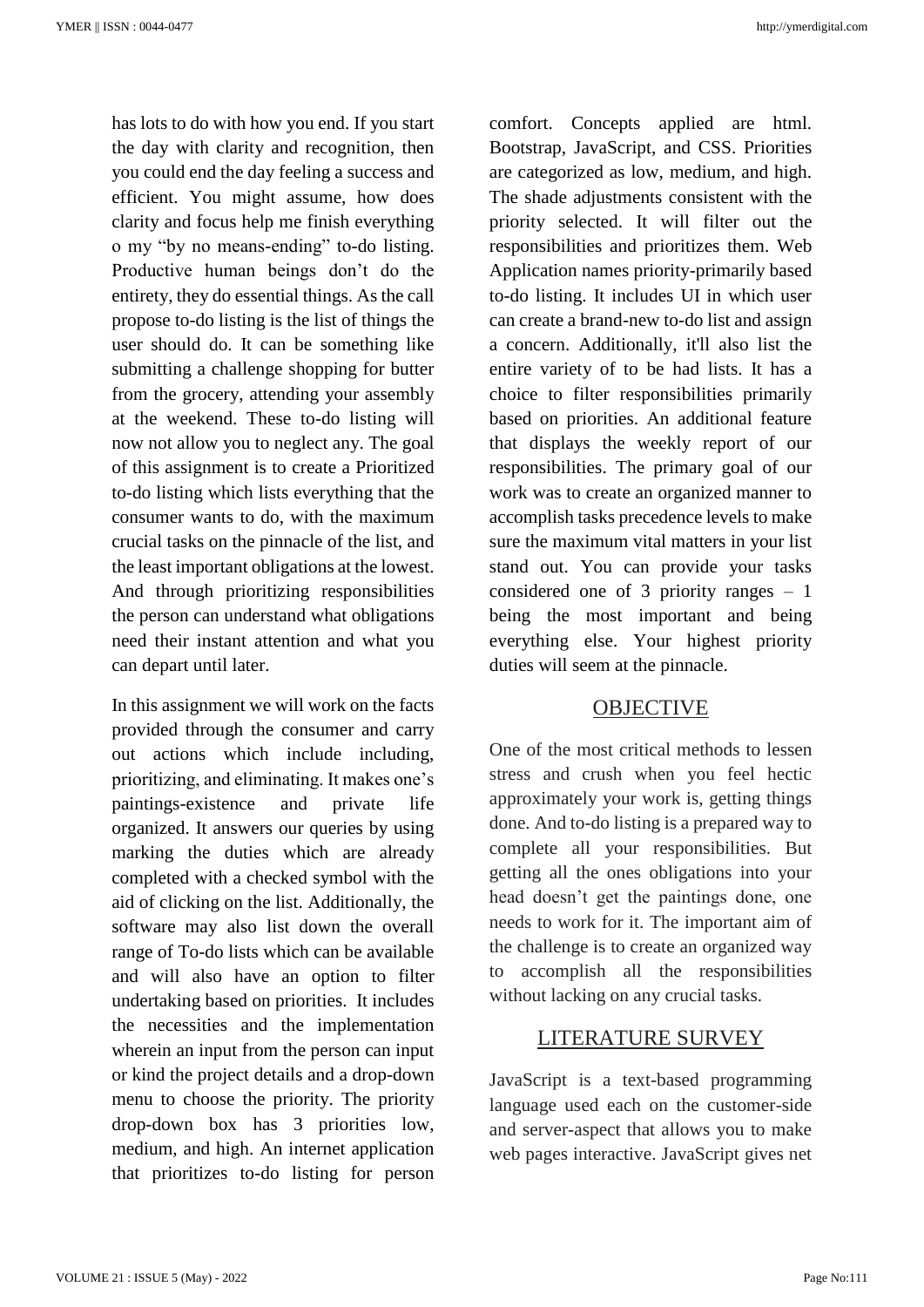pages interactive factors that engage a consumer.

Hypertext Markup Language (HTML) is the set of markup symbols or codes inserted right into a record meant for display at the Internet. The markup tells net browsers the way to show a web page's phrases and pics. It is the code that is used to shape an internet page and its content.

CSS stands for Cascading Style Sheets, and it is used to add style to a web page by using dictating how a domain is displayed on a browser. CSS is specific in that it would not create any new factors, like HTML or JavaScript. Instead, it is a language used to fashion HTML elements.

Bootstrap is an HTML, CSS & JS Library that makes a specialty of simplifying the improvement of informative net pages (instead of web apps). The primary motive of adding it to an internet challenge is to use Bootstrap's selections of shade, length, font, and layout to that assignment.

## EXISTING SYSTEM

Here the present system is what we were able to create a to-do lists with excel spreadsheets, phrase files, email lists, to-do list apps, Microsoft to do and google to do listing to call a few. In this, the challenge which the person brought could be performing in a listing layout, with nonspecial capabilities. This is used just for including challenge and deleting mission.

# **Disadvantages:**

- Existing gadget isn't always prepared.
- It lacks to show the type of obligations.
- There are not any records of responsibilities.

No special Features.

# PROPOSED SYSTEM

The proposed gadget consists of a listing of duties the consumer desires to finish or matters that the user need to do. Most commonly, they're organized so as of precedence. The consumer can use this todo list in their domestic and personal lifestyles, or inside the administrative center.

Having a list of the whole lot the consumer wishes to do written down in one region in order that the consumer shouldn't forget about anything vital. By prioritizing the duties inside the listing, the person can plan the order in which they're going to do them and may quickly see what needs an instantaneous attention and what duties the person can leave until a bit later.

#### **Advantages:**

- Tasks ought to be fast to feature and organize.
- There ought to be a ramification of ways to organize the tasks.
- Ability to plan your workflow.
- Setting priorities.
- Motivates the user to complete a venture on time.

## IMPLEMENTATION

Implementation includes all the ones activities that take vicinity to covert from old system to new device. The antique gadget includes manual operations, which is operated in a totally tough way from the proposed device. A right implementation is vital to provide a reliable machine to meet the requirements of the employer.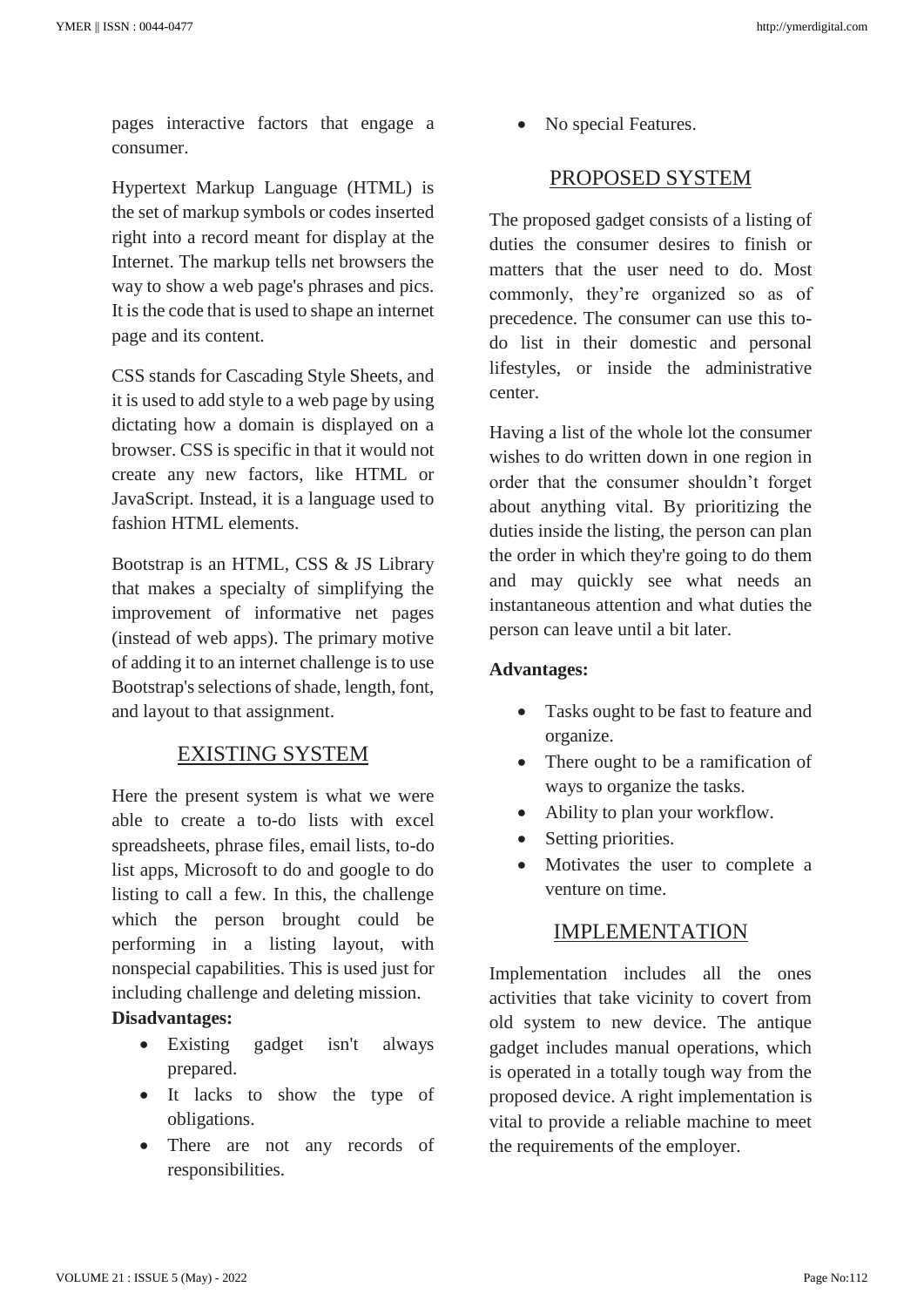A Prioritized to-do listing which lists the entirety that the person wants to do, with the maximum essential responsibilities at the pinnacle of the list, and the least crucial responsibilities at the lowest. And through prioritizing obligations the user can know what tasks want their immediate attention and what you could leave until later.

Priorities are labeled as low, medium, and excessive. The color adjustments according to the priority decided on. It will clear out the duties and prioritizes them. Web Application names precedence-based to-do listing. It consists of UI where user can create a brand-new to-do listing and assign a priority. Additionally, it will additionally list the full variety of available lists. It has an option to filter out duties based on priorities. An extra characteristic that shows the weekly document of our responsibilities.

## ARCHITECTURE

A machine architecture diagram could be used to expose the connection between extraordinary components. Usually, they are created for structures which consist of hardware and software, and those are represented within the diagram to show the interaction between them. However, it could also be created for internet applications.



# CONCLUSION

# *The timing for each planned hobby*

It is vital to pinpoint as a minimum an approximate time required for the certain paintings – it enables experts to understand about their coming busyness and calculate the presumed hours to satisfy their schedule.

# *Division of all the obligations into different classes*

There is so-called prioritization while an expert determines the maximum and least sizable topics, and one to-do listing will become numerous assignment agencies. There are many extraordinary names for such prioritizing corporations, all it depends at the character method to prioritizing. But occasionally it can be supplied as a special prioritizing matrix, for example, the most not unusual Eisenhower's matrix with its 'Urgent and Important', 'Important, however no longer Urgent', 'Urgent, however no longer Important' and 'Not Urgent and Not Important'. Such divisions offer a more competitive method to operating day planning and prevent the conditions while a consultant starts off evolved doing something now not vital and critical and loses the precious operating time.

## *Extend greater time for every project*

This is a good practice to save you stresses. Indeed, many professionals can feel uncomfortable and aggravating themselves in case once they lag to complete all the obligations. Such time tracking is like a protection net for professionals, and every additional 15 minutes can store the situation for the to-do list timing.